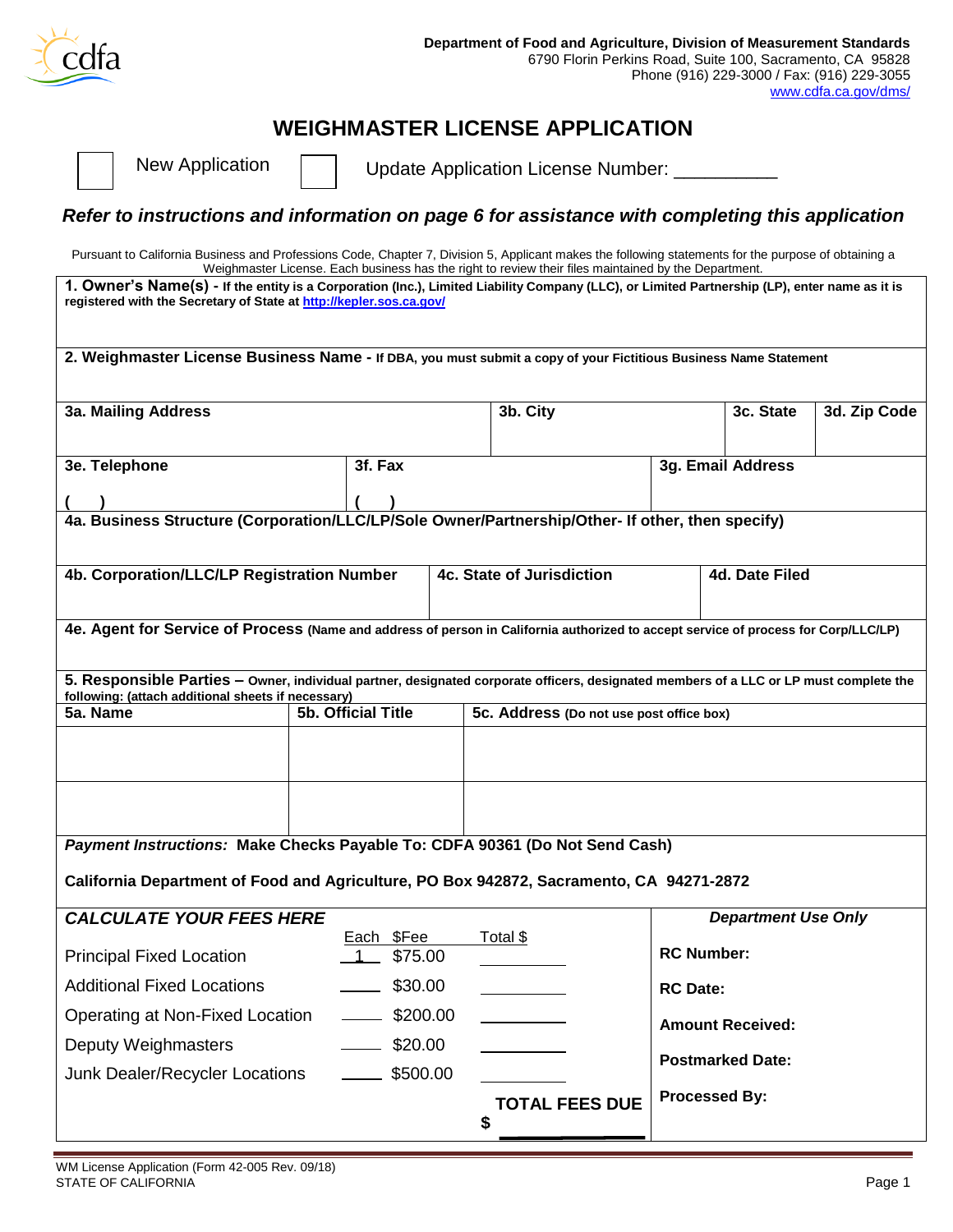

#### **6. Date Weighmaster operations began or will begin under this name or ownership**

#### **7. Former Weighmaster name or Weighmaster License number operating at this location**

#### **8. Check the box if the entity operates at other than a fixed location**

#### *NOTE!* **If an entity uses a Common Tare, mail the original Common Tare Notice to the Division of Measurement Standards.**

#### **9. Information about principal fixed weighing or measuring location:**

|           | a. Physical Address                                                                                                                                                                                         | b. City |              |  |        | c. State | d. Zip Code |
|-----------|-------------------------------------------------------------------------------------------------------------------------------------------------------------------------------------------------------------|---------|--------------|--|--------|----------|-------------|
|           |                                                                                                                                                                                                             |         |              |  |        |          |             |
| e. County |                                                                                                                                                                                                             |         | f. Telephone |  | g. Fax |          |             |
|           |                                                                                                                                                                                                             |         |              |  |        |          |             |
|           |                                                                                                                                                                                                             |         |              |  |        |          |             |
|           | h. Number of weighing or measuring devices<br>i. Number of devices registered with the County                                                                                                               |         |              |  |        |          |             |
|           | j. Business Description - Use descriptions found in the attached "Business Classification by Commodity" listing. For example: Salvage,<br>E-Waste, Non-Ferrous Metal, and Paper                             |         |              |  |        |          |             |
|           | k. If a Cannabis business, include other license numbers for the following agencies:                                                                                                                        |         |              |  |        |          |             |
|           | CalCannabis - California Department of Food and Agriculture; Manufactured Cannabis Safety Branch (MCSB), California Department                                                                              |         |              |  |        |          |             |
|           | of Public Health; Bureau of Cannabis Control (BCC), California Department of Consumer Affairs                                                                                                               |         |              |  |        |          |             |
|           | <b>CalCannabis:</b>                                                                                                                                                                                         |         | MCSB:        |  |        | BCC:     |             |
|           | I. Check the box if the entity is a junk dealer/recycler as defined in BPC Section 21601 or 21605(b). Complete<br>the supplemental application and include with this application.                           |         |              |  |        |          |             |
|           | m. Check the box if the entity uses an unattended weighing system used for construction materials only.<br>NOTE: Only systems evaluated and approved by the California Type Evaluation Program may be used. |         |              |  |        |          |             |
|           | n. Check the box if the entity would like to be listed as a public scale. (Contact DMS for explanation)                                                                                                     |         |              |  |        |          |             |

#### **10. Information about additional fixed weighing or measuring location:**

| a. Physical Address                                                                  | b. City      | c. State                                                                                                            | d. Zip Code |
|--------------------------------------------------------------------------------------|--------------|---------------------------------------------------------------------------------------------------------------------|-------------|
| e. County                                                                            | f. Telephone | g. Fax                                                                                                              |             |
|                                                                                      |              |                                                                                                                     |             |
| h. Number of Weighing or Measuring Devices                                           |              | i. Number of Devices Registered with the County                                                                     |             |
|                                                                                      |              |                                                                                                                     |             |
|                                                                                      |              | j. Business Description (Use descriptions found in the attached "Business Classification by Commodity" listing)     |             |
|                                                                                      |              |                                                                                                                     |             |
| k. If a Cannabis business, include other license numbers for the following agencies: |              |                                                                                                                     |             |
|                                                                                      |              | CalCannabis - California Department of Food and Agriculture; Manufactured Cannabis Safety Branch (MCSB), California |             |
|                                                                                      |              | Department of Public Health; Bureau of Cannabis Control (BCC), California Department of Consumer Affairs            |             |
| <b>CalCannabis:</b>                                                                  | MCSB:        | BCC:                                                                                                                |             |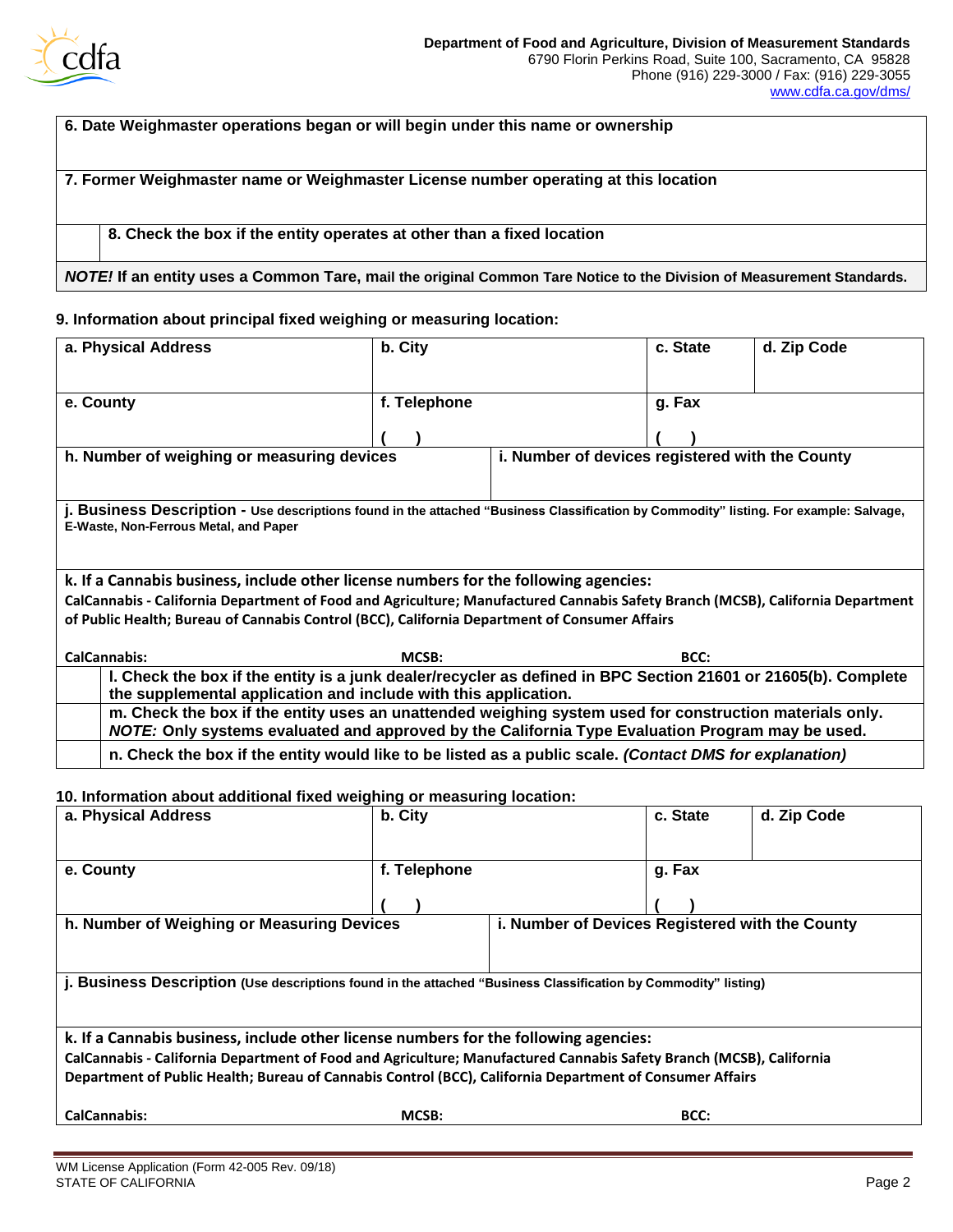

**l. Check the box if the entity is a junk dealer/recycler as defined in BPC Section 21601 or 21605(b). Complete the supplemental application and include with this application. m. Check the box if the entity uses an unattended weighing system used for construction materials only.** *NOTE***: Only systems evaluated and approved by the California Type Evaluation Program may be used. n. Check the box if the entity would like to be listed as a public scale.** *(Contact DMS for explanation)*

#### **11. Information on additional fixed weighing or measuring location:**

| a. Physical Address                                                                                                 | b. City                                                                                                 | c. State | d. Zip Code |  |  |  |  |
|---------------------------------------------------------------------------------------------------------------------|---------------------------------------------------------------------------------------------------------|----------|-------------|--|--|--|--|
| e. County                                                                                                           | f. Telephone                                                                                            | g. Fax   |             |  |  |  |  |
|                                                                                                                     |                                                                                                         |          |             |  |  |  |  |
|                                                                                                                     | h. Number of Weighing or Measuring Devices<br>i. Number of Devices Registered with the County           |          |             |  |  |  |  |
| j. Business Description (Use descriptions found in the attached "Business Classification by Commodity" listing)     |                                                                                                         |          |             |  |  |  |  |
| k. If a Cannabis business, include other license numbers for the following agencies:                                |                                                                                                         |          |             |  |  |  |  |
| CalCannabis - California Department of Food and Agriculture; Manufactured Cannabis Safety Branch (MCSB), California |                                                                                                         |          |             |  |  |  |  |
| Department of Public Health; Bureau of Cannabis Control (BCC), California Department of Consumer Affairs            |                                                                                                         |          |             |  |  |  |  |
| <b>CalCannabis:</b>                                                                                                 | MCSB:                                                                                                   | BCC:     |             |  |  |  |  |
| I. Check the box if the entity is a junk dealer/recycler as defined in BPC Section 21601 or 21605(b).               |                                                                                                         |          |             |  |  |  |  |
|                                                                                                                     | Complete the supplemental application and include with this application.                                |          |             |  |  |  |  |
|                                                                                                                     | m. Check the box if the entity uses an unattended weighing system used for construction materials only. |          |             |  |  |  |  |
|                                                                                                                     | NOTE: Only systems evaluated and approved by the California Type Evaluation Program may be used.        |          |             |  |  |  |  |
|                                                                                                                     | n. Check the box if the entity would like to be listed as a public scale. (Contact DMS for explanation) |          |             |  |  |  |  |

#### **12. Information on additional fixed weighing or measuring location:**

| a. Physical Address                                                                                                                                                          | b. City                                                                                                 |  | c. State | d. Zip Code |  |
|------------------------------------------------------------------------------------------------------------------------------------------------------------------------------|---------------------------------------------------------------------------------------------------------|--|----------|-------------|--|
| e. County                                                                                                                                                                    | f. Telephone                                                                                            |  | g. Fax   |             |  |
|                                                                                                                                                                              |                                                                                                         |  |          |             |  |
|                                                                                                                                                                              | h. Number of Weighing or Measuring Devices<br>i. Number of Devices Registered with the County           |  |          |             |  |
| j. Business Description (Use descriptions found in the attached "Business Classification by Commodity" listing)                                                              |                                                                                                         |  |          |             |  |
| k. If a Cannabis business, include other license numbers for the following agencies:                                                                                         |                                                                                                         |  |          |             |  |
| CalCannabis - California Department of Food and Agriculture; Manufactured Cannabis Safety Branch (MCSB), California                                                          |                                                                                                         |  |          |             |  |
| Department of Public Health; Bureau of Cannabis Control (BCC), California Department of Consumer Affairs                                                                     |                                                                                                         |  |          |             |  |
| <b>CalCannabis:</b>                                                                                                                                                          | MCSB:                                                                                                   |  | BCC:     |             |  |
| I. Check the box if the entity is a junk dealer/recycler as defined in BPC §§ 21601 or 21605(b). Complete the<br>supplemental application and include with this application. |                                                                                                         |  |          |             |  |
|                                                                                                                                                                              | m. Check the box if the entity uses an unattended weighing system used for construction materials only. |  |          |             |  |
| NOTE: Only systems evaluated and approved by the California Type Evaluation Program may be used.                                                                             |                                                                                                         |  |          |             |  |
|                                                                                                                                                                              | n. Check the box if the entity would like to be listed as a public scale. (Contact DMS for explanation) |  |          |             |  |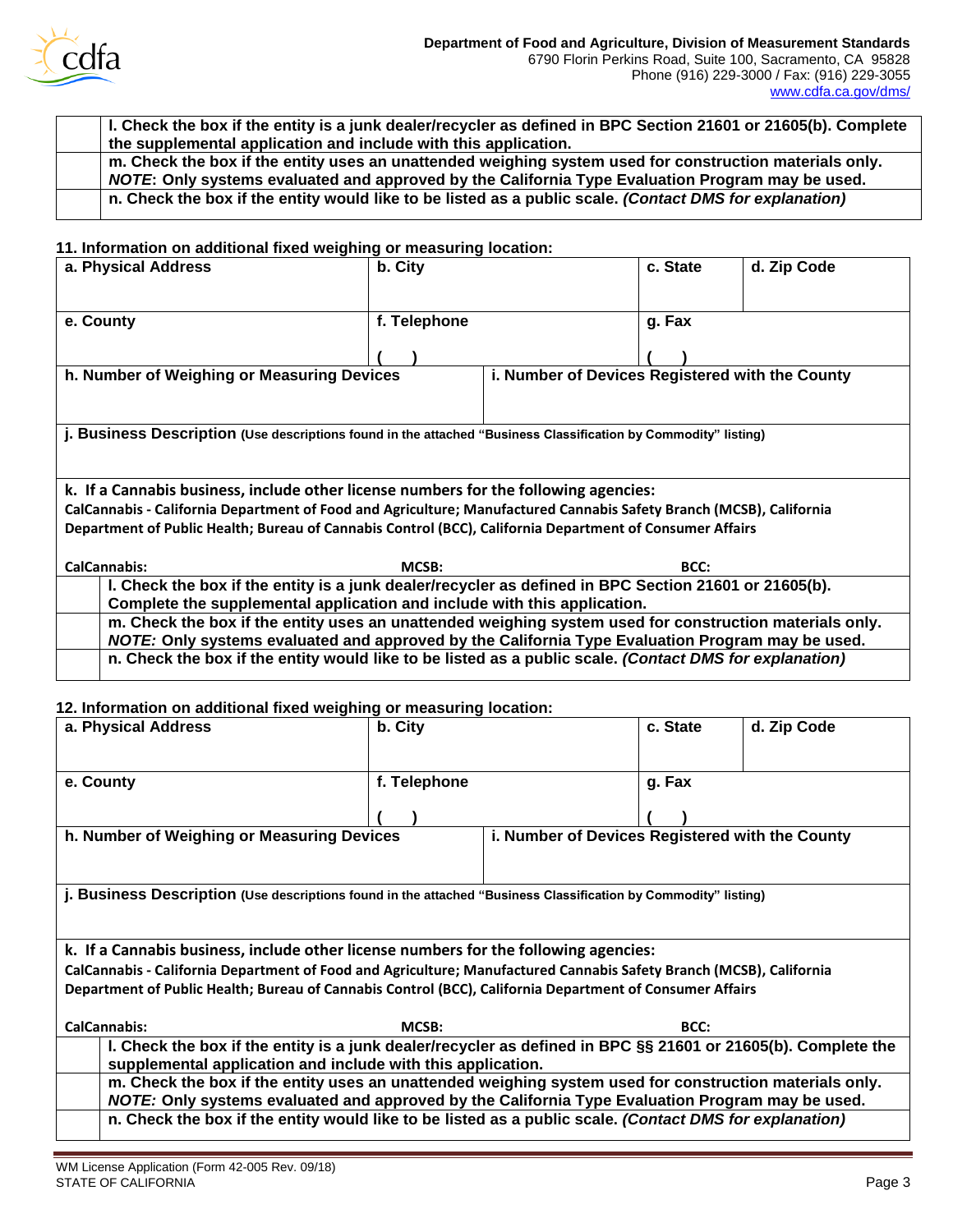

### **USE ADDITIONAL PAGES IF NECESSARY**

**13. Deputy Weighmasters:** All persons who determine weight, measure, or count and/or will be signing weighmaster certificates must be licensed as Deputy Weighmasters. Enter the Deputy Weighmaster's full name below. **The only exception is an individual who is a member of a partnership or a sole owner.** If the entity is a corporation, limited liability corporation, or limited partnership, there are **no exceptions**. (Attach additional sheets if necessary.)

| 1.               | 9.                | 17.               |
|------------------|-------------------|-------------------|
| 2.               | 10.               | 18.               |
| 3.               | $\overline{11}$ . | 19.               |
| 4.               | 12.               | 20.               |
| $\overline{5}$ . | 13.               | $\overline{21}$ . |
| 6.               | 14.               | $\overline{22}$ . |
| 7.               | 15.               | 23.               |
| 8.               | 16.               | 24.               |

Each entity is responsible for ensuring that Weighmaster Certificates contain all statutorily required information. If an entity would like its weighmaster certificates reviewed for compliance, include a copy with this application.

**14. License Affidavit:** By signing this application, applicant attests that they will abide by the provisions of the California Business and Professions Code, Division 5, Chapter 7 and the California Code of Regulations, Title 4, Division 9, Chapter 9**.**

#### **I CERTIFY THAT THE INFORMATION CONTAINED IN THIS APPLICATION IS TRUE AND CORRECT.**

**This application must be signed by an authorized representative listed in Item 5 of the Weighmaster License Application (e.g., owner, individual partner, designated corporate officer, designated member of LLC or LP).**

| a. Signature of Applicant | b. Print or Type Name | c. Title | d. Date |
|---------------------------|-----------------------|----------|---------|
|                           |                       |          |         |

**Applicant is responsible for completing this application and submitting all required information in a timely manner. Applications remaining incomplete 30 days after notification of deficiencies will be returned unprocessed.** It is unlawful to perform the duties of a Weighmaster without first obtaining a Weighmaster License. It is the licensee's responsibility to keep all information and fees current in addition to maintaining a copy of the current Weighmaster License at all weighing locations.

If you have questions, call or write the Division of Measurement Standards, Weighmaster License Clerk, at 6790 Florin Perkins Road, Suite 100, Sacramento, CA 95828, Telephone (916) 229-3000, Fax (916) 229-3055, or by email at: [DMS@cdfa.ca.gov.](mailto:DMS@cdfa.ca.gov) Additional information regarding the Weighmaster Program can be found at: [www.cdfa.ca.gov/dms/programs/wm/wm.html.](http://www.cdfa.ca.gov/dms/programs/wm/wm.html)

The California Department of Food and Agriculture has established time periods for the processing of license applications. Failure to comply with these time periods may be appealed to the Secretary of Food and Agriculture, 1220 N Street, P.O. Box 942871, Sacramento, CA 94271-0001, pursuant to regulations set forth in the California Code of Regulations Title 4, Section 4700. Under certain circumstances, the Secretary may order that the applicant receive reimbursement of filing fees.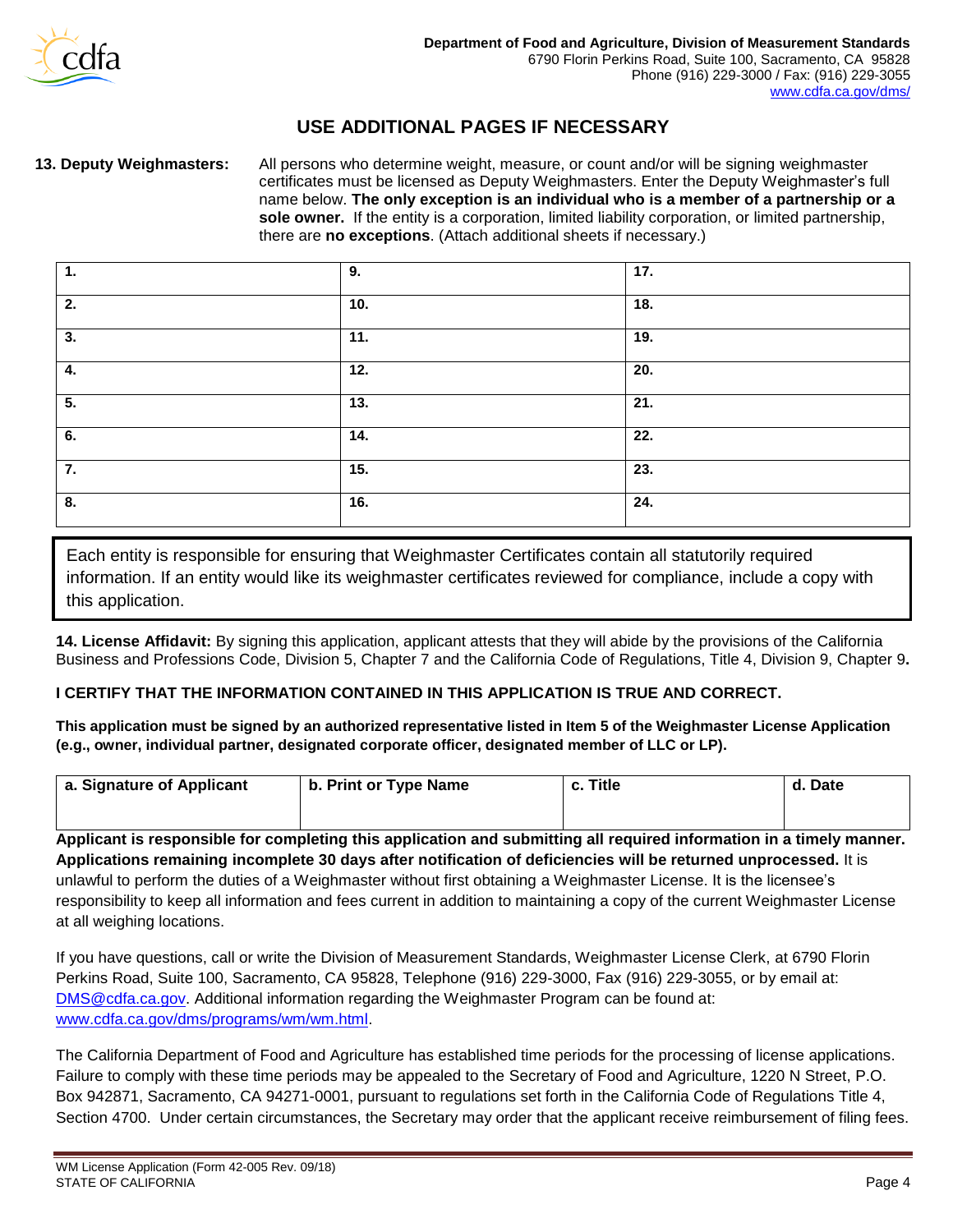

### **Junk Dealer/Recycler SupplementalWeighmaster Application** *Refer to the instructions on page 10 for assistance with completing this application*

| 1. License Name: |  |
|------------------|--|
|                  |  |

**2.** I am a Pawnbroker/Secondhand Dealer who purchases scrap metal/salvage material in a manner other than those prescribed for Pawnbrokers/Secondhand dealer transactions. *If you checked this box skip to item 10***.**

As a Weighmaster applicant who is a junk dealer or recycler as defined in California Business and Professions Code (BPC) Section 21601 or 21605(b), I declare that:

**3.** As required, a copy of a current business license for each location is included with this application. **4.** As required, the most recent list of Deputy Weighmaster names are included. Attach a copy of your Weighmaster License with any deletions, additions, or changes.

**5.** As required, a request to receive theft alert notifications pursuant to BPC Section 21608.7(a) has been made.

#### *Please enter the email address used to request thefts alerts:*

*IMPORTANT!* If your entity has more than one junk dealer/recycler location, make a copy of this form and complete the remainder of the form for *each additional* location.

**6.** Provide the address and complete the declarations for *each* weighing or measuring location:

| Street: |           |  |
|---------|-----------|--|
| City:   |           |  |
| State:  | Zip Code: |  |

#### **Check the following statements that are true:**

**7.** Storm Water Permit Declaration (check ONE box only)

Entity is a junk dealer or recycler as defined in BPC Section 21601 or 21605(b) and:

- **a.**  $\Box$  Has a Storm Water Permit. Upon request, proof can be provided.
- **b.**  $\begin{bmatrix} \cdot & \cdot \\ \cdot & \cdot \end{bmatrix}$  Has filed for a Storm Water Permit. Upon request, proof can be provided.
- **c.** | A Storm Water Permit is not required. Upon request, proof can be provided.

#### **8.** Photography and Thumbprint Equipment Declaration (check ONE box only)

Entity is a junk dealer or recycler as defined in BPC Section 21601 or 21605(b) and:

| a. I | Has the necessary equipment to comply with the photographic and thumbprint requirements for the purchase of nonferrous |  |
|------|------------------------------------------------------------------------------------------------------------------------|--|
|      | $\sim$ materials pursuant to BPC Section 21608.5.                                                                      |  |

**b.** Will not purchase or sell nonferrous materials and is not required to comply with BPC Section 21608.5.

**9.** It is understood that the Department or one of its representatives will make a thorough investigation of all the information contained in this application. If any information is materially inaccurate, the entity will have 14 days to come into compliance or the Department will revoke the Weighmaster License.

**10.** By signing this document, I verify compliance with all Weighmaster requirements set forth in the California Business and Professions Code, Division 5, Chapter 7 and the California Code of Regulations, Title 4, Division 9, Chapter 9.

#### **I CERTIFY THAT THE INFORMATION CONTAINED IN THIS APPLICATION IS TRUE AND CORRECT.**

**This application must be signed by an authorized representative listed in the Weighmaster License Application item 5, (e.g., owner, individual partner, designated corporate officer, designated member of LLC or LP).**

**a.** Signature Authorized Representative **b.** Print Full Name and Title **c.** Date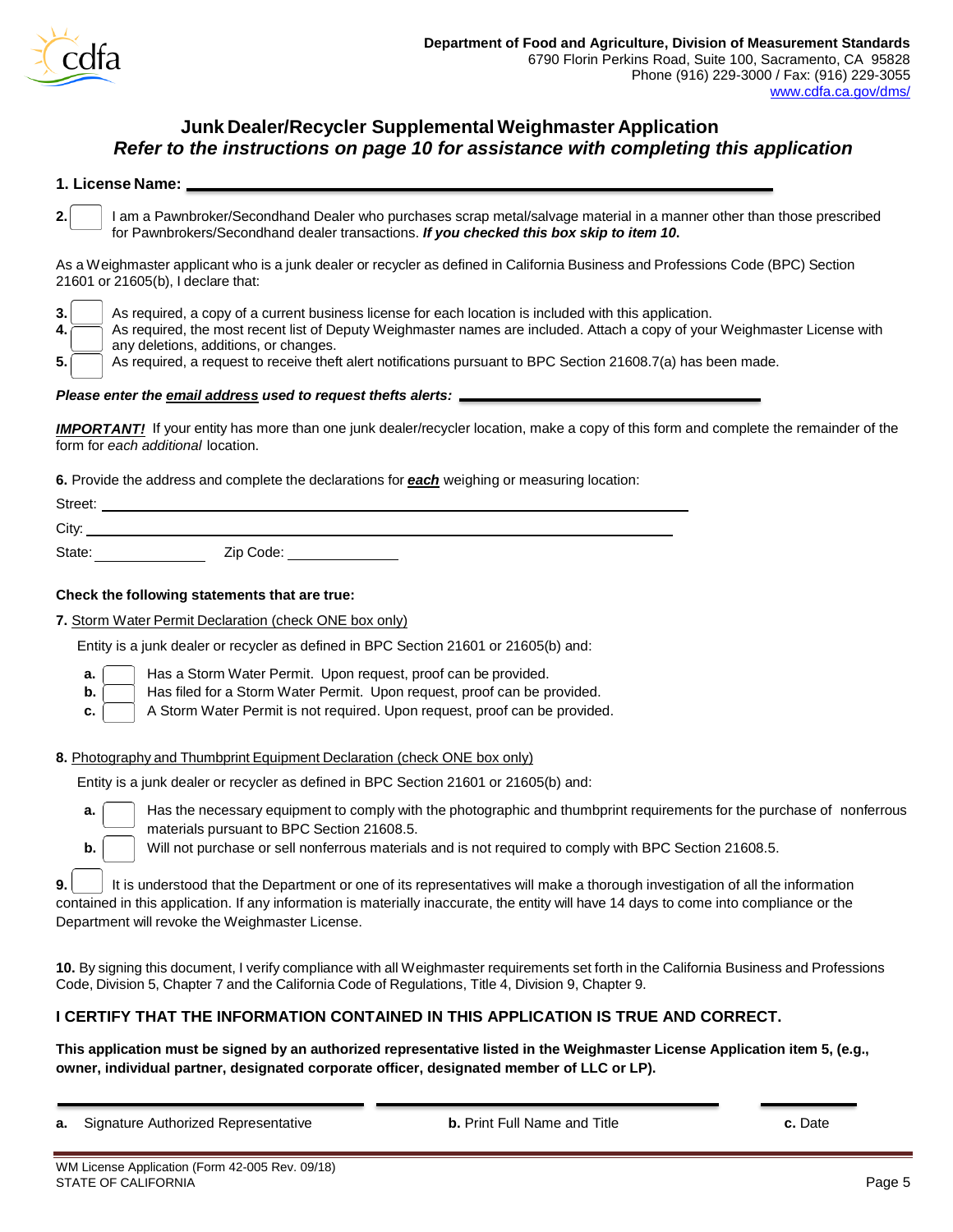

## **Weighmaster License Application Instructions and Information**

Mark the appropriate box indicating if the application is for a new Weighmaster or to update the information for a previously issued Weighmaster License. If the application is being submitted to update information, enter the Weighmaster License number.

The following is a list of **required information** with corresponding box number on the application:

**1. Owner's Name.** This is the person(s) or corporation(s) that own the business. If the business is a corporation, limited liability company (LLC), or a limited partnership (LP), enter the name as listed with the California Secretary of State.

**2. Weighmaster License Business Name.** The Weighmaster License name is the name to appear on the license and all Weighmaster Certificates. It may be different from the owner's name(s) and corporation's name if they are "doing business as" (DBA) a fictitious name. If a fictitious name is used, a copy of the "Fictitious Business Name Statement" must accompany the application.

### **3a-3g. Mailing Address/Phone/Fax/Email.**

- Enter the street address or P.O. Box Number, city, state and zip code where the license or any other correspondence will be mailed.
- Enter a business contact telephone number, fax, and email address.

### **4. Business Structure Information.**

- a. Enter the type of business structure. Options include: Corporation (Inc.), Limited Liability Corporation (LLC), Limited Partnership (LP), sole owner, partnership, or other type.
- b. If the business is an Inc., LLC or LP, enter the registration number from the California Secretary of State.
- c. If the business is an Inc., LLC or LP, indicate the state in which it is incorporated.
- d. If the business is an Inc., LLC or LP, indicate the date of registration with the California Secretary of State.
- e. If the business is an Inc., LLC or LP, indicate the name of the agent authorized to accept service of legal notice.

### **5. Responsible Parties.**

- a. Enter the name of a sole owner, individual partner, corporate officers or members of the LLC.
- b. Enter the official title held in relation to the entity.
- c. Enter the physical address for a sole owner, individual partner, corporate officers or members of the LLC.

Attach additional sheets if necessary.

**6. Beginning Date.** Enter the date Weighmaster operation began, or plans to begin. This establishes the license year and renewal month. The license is to be renewed on or before the first day of this month each year. *It is the licensee's responsibility to renew the license when due.*

**7. Former Weighmaster Name/Other Licensees at Location.** If taking over a business with an existing Weighmaster License, enter the previous Weighmaster name and license number.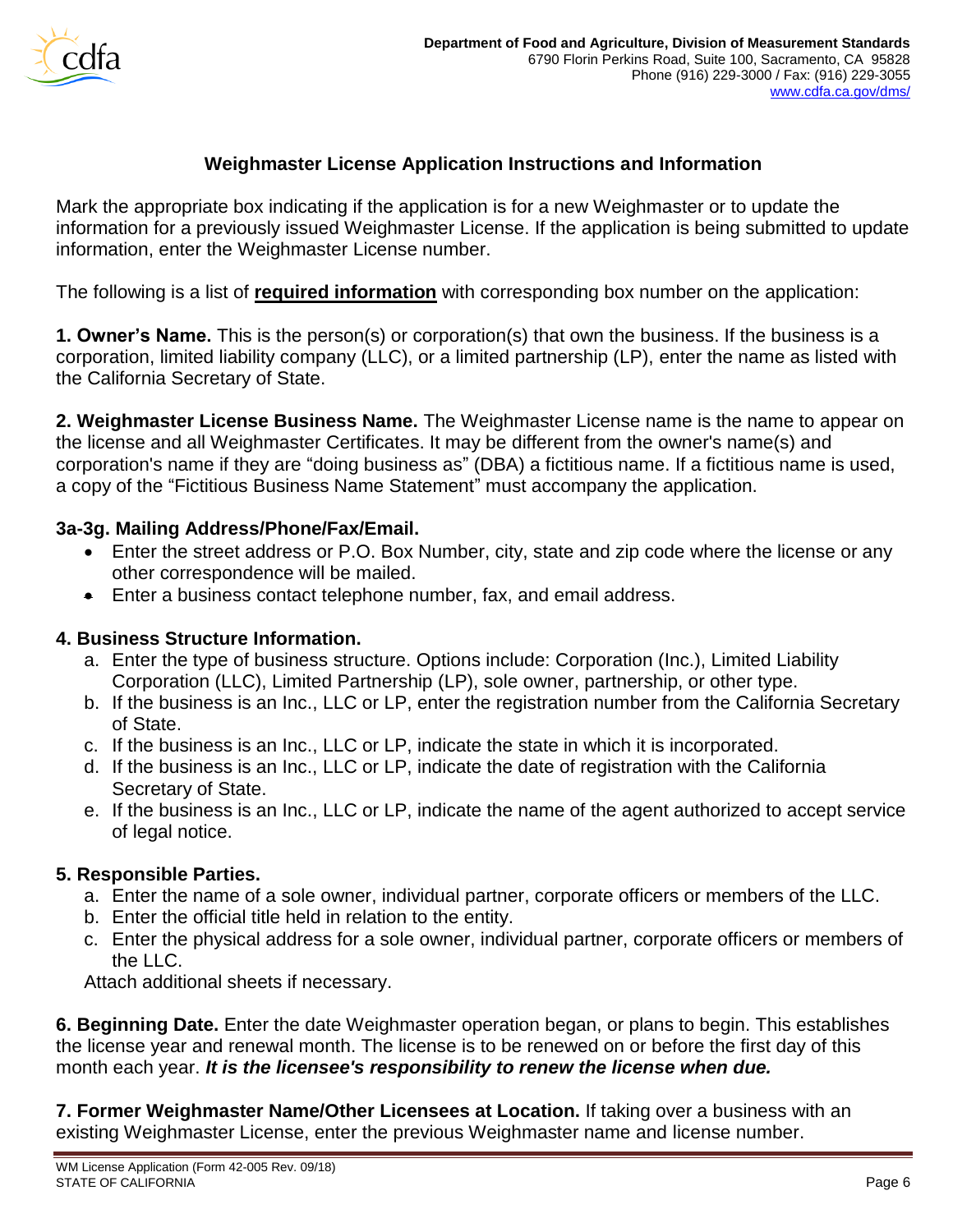

**8. Other Than Fixed Location.** Check the box if the entity operates at other than a fixed location.

*Note***: Industry Specific Tares.** If the entity intends to use a regulatorily established tare (e.g., seasonal tare, common tare, average tare), contact the Division at (916) 229-3000.

**9. Information for Principal Location.** Enter the following information regarding the **principal fixed location** where weighing or measuring operations are conducted:

- a-g. Enter the contact information as indicated on the application for the **principal fixed location** where weighing and measuring operations are conducted.
	- h. Enter the number of weighing and/or measuring devices used at this location.
	- i. Number of devices used to weigh, measure, or count for hire registered with the county sealer of weights and measures.
	- j. Describe the primary business operations at this location; select from the attached Business Classification by Commodity listing starting on page 11.
	- k. If a cannabis business, include other agency's Cannabis license (e.g., Manufactured Cannabis Safety Branch [MCSB], Bureau of Cannabis Control [BCC], Annual Commercial Cannabis License [ACCL])
	- l. Check the box if the entity is a junk dealer/recycler as defined in BPC 21601 or BPC 21605(b). If box is checked, also **complete and include a supplemental application.**
	- m. Check the box if the entity is eligible for and intends to use an unattended weighing system as defined in BPC 12737. **Important:** Only systems that have been evaluated and approved by the California Type Evaluation Program may be used.
	- n. Check the box if the entity would like to be listed as a public scale.

**10.,11.,12. Information for fixed locations.** For any **additional locations** where business is done, list the following information:

- a-g. Enter the contact information as indicated on the application for the **additional location** where weighing and measuring operations are conducted.
	- h. Enter the number of weighing and/or measuring devices used at this location.
	- i. Number of devices used to weigh, measure, or count for hire registered with the county sealer of weights and measures.
	- j. Describe the primary business operations at this location; select from the attached "Business Classification by Commodity" listing starting on page 11.
	- k. If a cannabis business, include other agency's Cannabis license (e.g., Manufactured Cannabis Safety Branch [MCSB], Bureau of Cannabis Control [BCC], Annual Commercial Cannabis License [ACCL])
	- l. Check the box if the entity is a junk dealer/recycler as defined in BPC 21601 or BPC 21605(b). If box is checked, also **complete and include a supplemental application.**
	- m. Check the box if the entity is eligible for and intends to use an unattended weighing system as defined in BPC 12737. **Important:** Only systems that have been evaluated and approved by the California Type Evaluation Program may be used.
	- n. Check the box if the entity would like to be listed as a public scale.

**13. Deputy Weighmasters.** All persons who determine weight, measure or count, and/or will sign Weighmaster Certificates must be licensed as Deputy Weighmasters. Enter the Deputy Weighmaster's full name in the spaces provided on the application. (Attach additional sheets if necessary) **The only exemption is an individual who is a partner of a partnership or the sole owner**. If the entity is a corporation, LLC or LP there are no exemptions for not being listed as a Deputy Weighmaster.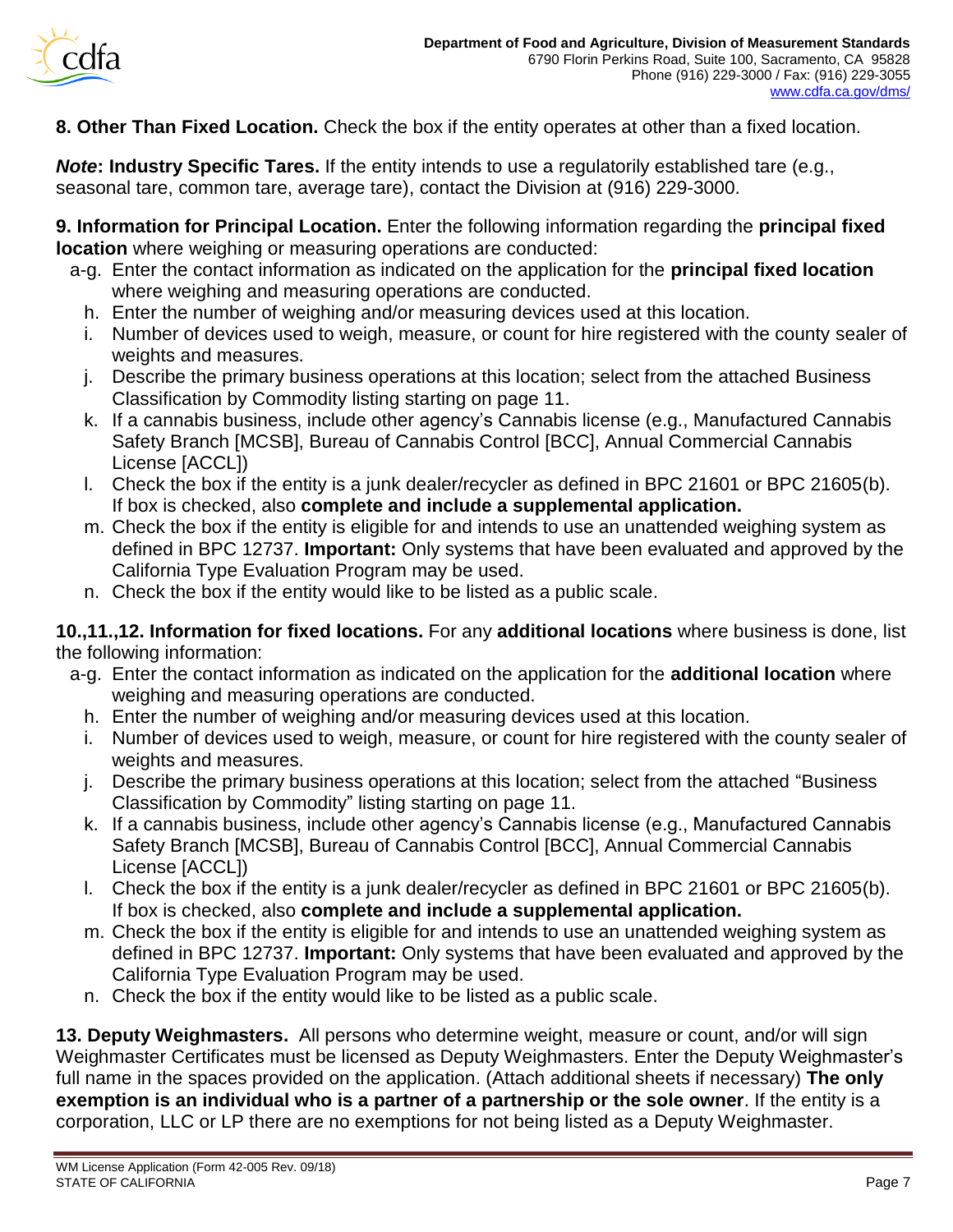

**14. License Affidavit.** The applicant must sign the Weighmaster License Application. By signing, the applicant acknowledges they will abide by all the provisions of Division 5, Chapter 7 of the California Business and Professions Code and Title 4, Division 9, Chapter 9 of the California Code of Regulations**. I CERTIFY THAT THE INFORMATION CONTAINED IN THIS APPLICATION IS TRUE AND CORRECT.**

- a. **Signature of Applicant.** The application must be signed by an authorized representative listed in item 5 (owner, individual partner, designated corporate officers, designated members of LLCs or LPs)
- b. **Print or Type Name.** The person who signs the document will enter their name next to their signature.
- c. **Title.** The person who signs the document will enter their title (e.g., owner, President, CEO)
- d. **Date.** The person who signs the document will enter the date they completed the application.

### **If boxes 9k., 10k., 11k., and/or 12k. are checked, the "Junk Dealer/Recycler Supplemental Weighmaster Application" must also be completed.**

**This application must be signed by an authorized representative listed in the Weighmaster License Application item 5, (e.g., owner, individual partner, designated corporate officer, designated member of LLC or LP).**

### **Calculation of License Fees:**

The license will not be processed unless the appropriate fees are paid. BPC Section 12704 requires the following fees to be paid:

- Weighmaster License (Principal Location): \$75.00
- Each additional fixed location is \$30.00
- Operation at other than fixed location is \$200.00
- Each Deputy Weighmaster is \$20.00
- Location fee for each location listed for a junk dealer/recycler is \$500.00
- Additional license copies are \$10.00 each

If the principal location moves, a fixed branch is added, or deputies are added, the Weighmaster must contact the Division and submit in writing the changes along with any additional appropriate fees required prior to operation.

If the entity is eligible for and intends to use an unattended weighing system as defined in BPC Section 12737 and the license is being renewed, contact the Division to determine your fees.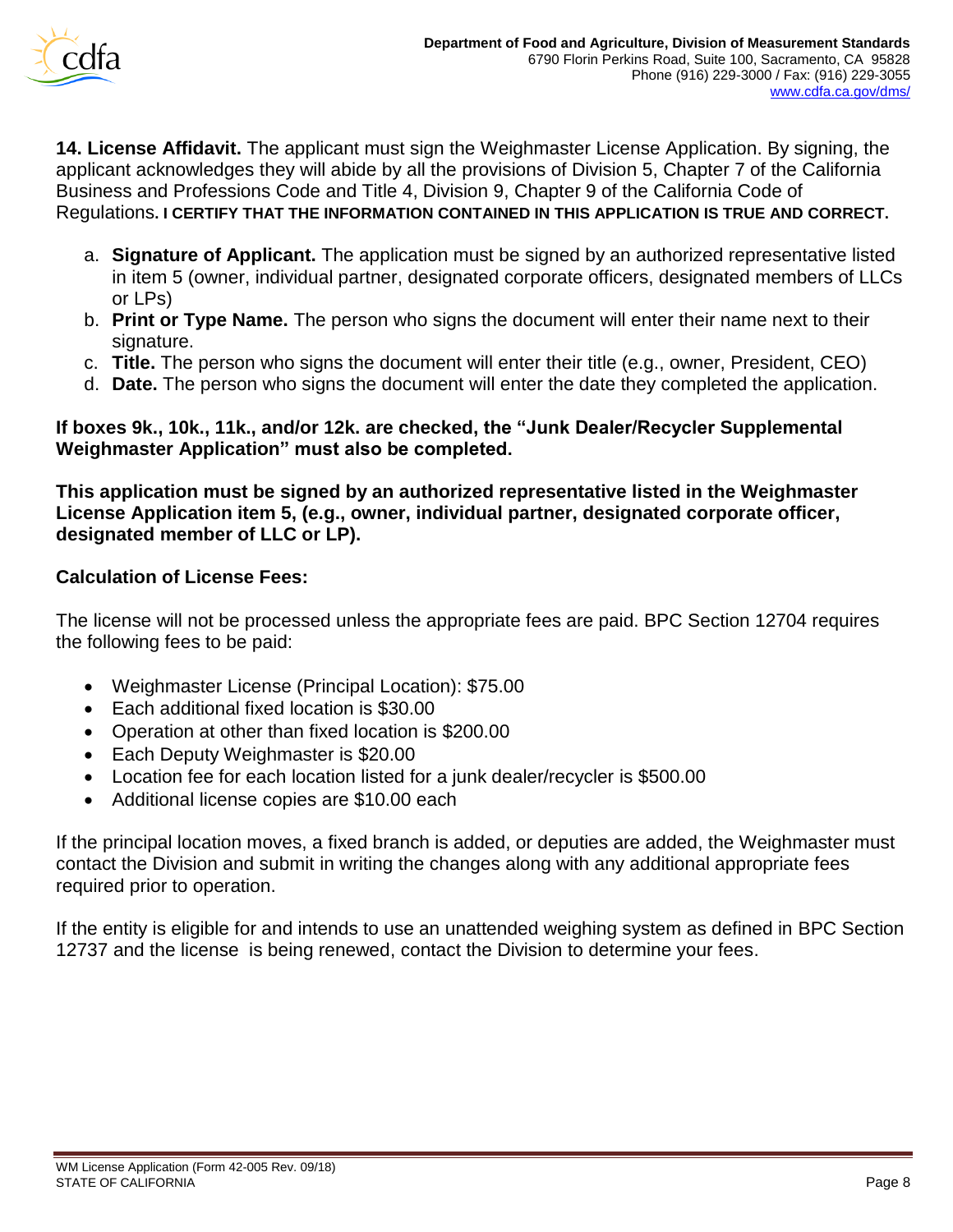

### **Calculation of Late Fees:**

BPC Section 12707 requires that Weighmaster Licenses be renewed annually. License fees are due on or before the first day of the license month. If the application and payment are sent by mail, there is no late fee charged if postmarked by the fifth day of the license month. If the fees are not paid by the fifth day of the license month, additional penalty fees are due. The penalty fee for a payment postmarked after the fifth day and before 30 days shall be 30 percent of the license fees. The penalty fee for more than 30 days after the beginning of the licensing month shall be 100 percent of the license fees. No additional late fees are charged for Deputy Weighmasters (see table below).

| Weighmaster License              | On-Time  | Late fee penalties if<br>postmarked after the<br>5 <sup>th</sup> day of licensing<br>month | Late fee penalties if postmarked<br>30 days after beginning of<br>licensing month |
|----------------------------------|----------|--------------------------------------------------------------------------------------------|-----------------------------------------------------------------------------------|
|                                  | Fee      | Fee +30% penalty                                                                           | Fee $+$ 100% penalty                                                              |
| <b>Principal Fixed Location</b>  | \$75.00  | \$97.50                                                                                    | \$150.00                                                                          |
| <b>Additional Fixed Location</b> | \$30.00  | \$39.00                                                                                    | \$60.00                                                                           |
| Operation at Other Than Fixed    | \$200.00 | \$260.00                                                                                   | \$400.00                                                                          |
| Location                         |          |                                                                                            |                                                                                   |
| Each Deputy Weighmaster          | \$20.00  | no penalty fee                                                                             | no penalty fee                                                                    |
| <b>JDR Fee Per Location</b>      | \$500.00 | \$650.00                                                                                   | \$1000.00                                                                         |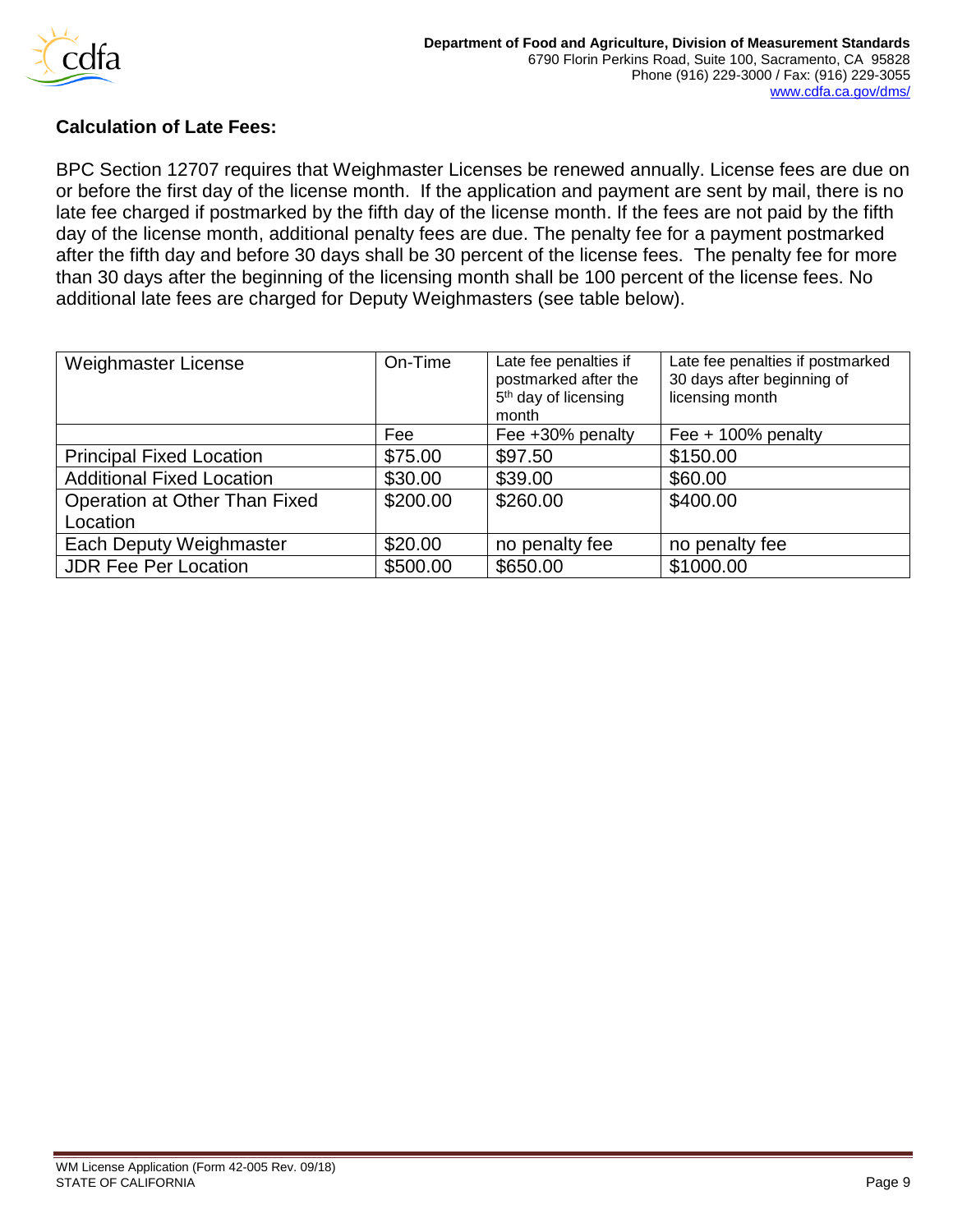

### **Junk Dealer/Recycler Supplemental Weighmaster Application Instructions**

California Business and Professions Code (BPC) Section 12703.1 **requires** additional information and declarations for Weighmasters who are junk dealers or recyclers. The instructions below outline the entries on the Junk Dealer/Recycler Supplemental Weighmaster Application.

- 1. **License Name (Required)**: Enter the business name as it appears on the first page of the Weighmaster License Application.
- 2. **Pawnbroker or Secondhand Dealer Declaration**: If the business is a Junk Dealer/Recycler and also a Pawnbroker or Secondhand Dealer, mark the box and skip to step 10.
- 3. **Business License (Required)**: Mark the box to indicate a copy of a current business license is being submitted for all junk dealer/recycler locations. If the facility is located in an unincorporated area that does not issue business licenses, write a statement to that effect.
- 4. **Deputy Weighmaster List (Required)**: Mark the box to indicate that all current Deputy Weighmaster names are submitted. Attach a copy of the current weighmaster license. Indicate Deputy Weighmaster changes as instructed on line 6 of the Weighmaster Renewal Application.
- 5. **Theft Alert Notifications (Required):** Mark the box and enter the email address used to register for theft alert notifications. Registration with the Institute of Scrap Recyling Industries, Inc. at [www.scraptheftalert.com](http://www.scraptheftalert.com/) is required.
- 6. **Additional Location**: Make a copy of the Junk Dealer/Recycler Supplemental Weighmaster Application form and complete for **each additional location**.

#### 7. **Storm Water Permit Declaration (Required)**:

- a. Mark this box if a Storm Water Permit has been issued by the State Water Resources Control Board.
- b. Mark this box if a Notice of Intent (NOI) for a Storm Water Permit has been filed with the State Water Resources Control Board which is pending and not yet issued.
- c. Mark this box if a Storm Water Permit is not required. Proof of this fact will be required during inspection.

### 8. **Photographic and Thumbprinting Equipment Declaration (Required):**

- a. Mark this box if the entity purchases nonferrous materials (i.e., copper, copper alloys, stainless steel, or aluminum, excluding beverage containers) and has the necessary equipment to comply with BPC Section 21608.5.
- b. Mark this box if the entity will not be purchasing or selling nonferrous materials as described in BPC Section 21608.5 and is not required to comply with this requirement.
- 9. **Verification Inspection:** Mark the box to acknowledge the understanding that an inspection will be conducted to confirm the information submitted in this application is materially accurate. Furthermore, if the information you sumitted is not materially accurate, the entity will be given 14 days to come into compliance. If it does not, the Department will proceed with revocation of the weighmaster license.
- 10. Sign the Junk Dealer/Recycler Supplemental Weighmaster Application. By signing, you acknowledge that the entity will abide by all the provisions in Chapter 7 of Division 5 of the BPC.
	- a. The Junk Dealer/Recycler Supplemental Weighmaster Application must be signed by an authorized representative. (owner, individual partner, designated corporate officers, designated members of LLCs or LPs)
	- b. The person who signs the application must print or type their name next to their signature and official title. (e.g., owner, President, CEO)
	- c. Enter the date the application was completed.

**This application must be signed by an authorized representative listed in the Weighmaster License Application item 5, (e.g., owner, individual partner, designated corporate officer, designated member of LLC or LP).**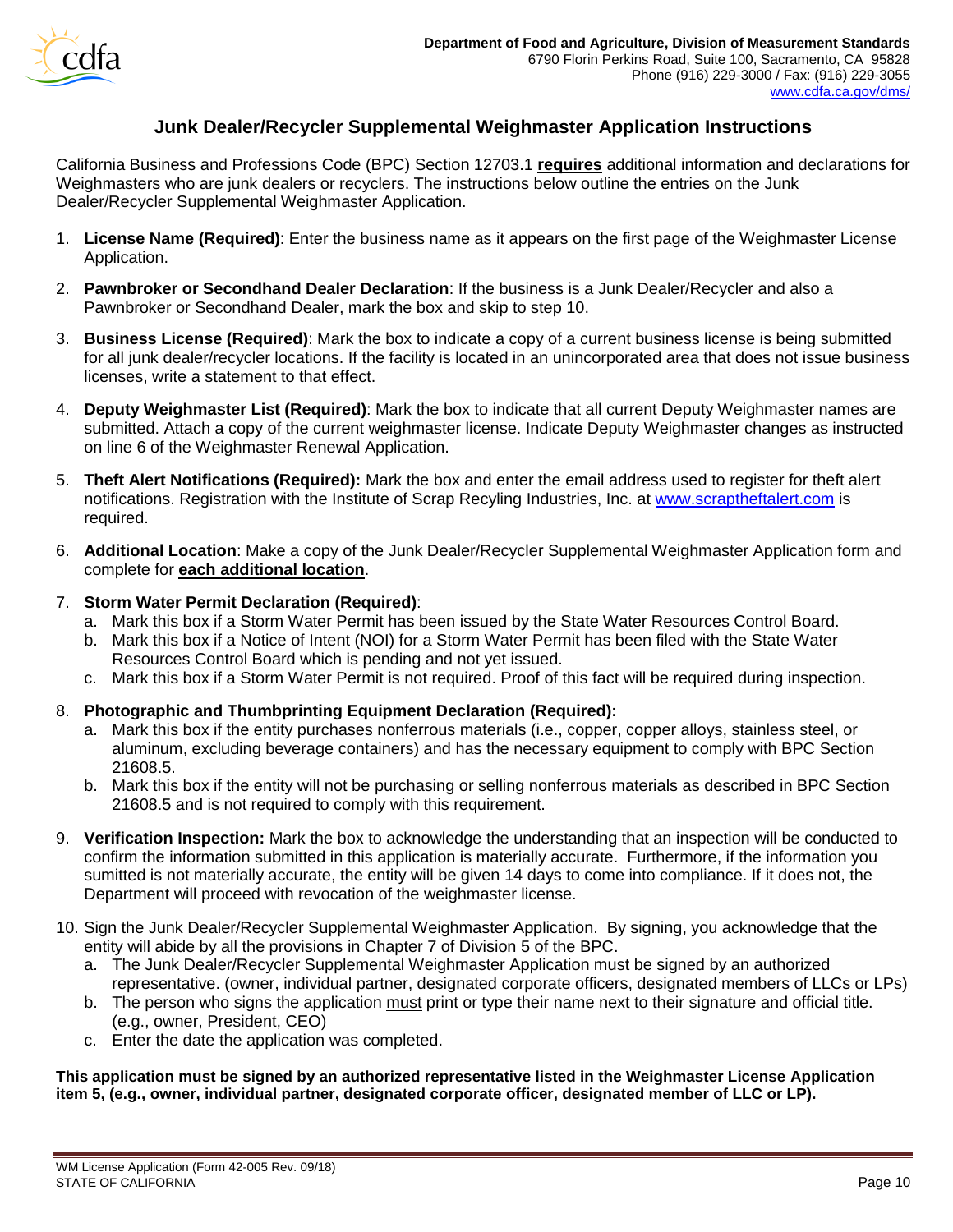

# Business Classification by Commodity

| <b>CANNABIS-RELATED ACTIVITIES</b>                                                                                                                                                                          |                                                                                                                                                                                                                    |                                                            |  |  |  |
|-------------------------------------------------------------------------------------------------------------------------------------------------------------------------------------------------------------|--------------------------------------------------------------------------------------------------------------------------------------------------------------------------------------------------------------------|------------------------------------------------------------|--|--|--|
| Adult Use. Cultivator (nurseries,<br>growers, and processors)                                                                                                                                               | Medicinal Use. Cultivator (nurseries,<br>growers, and processors)                                                                                                                                                  | Cannabis (other<br>businesses Not Elsewhere<br>Classified) |  |  |  |
| Adult Use. Distributors/Transporter<br>(Agents who supply products to other<br>businesses, businesses that transport<br>cannabis products from one point to<br>another and/or provide quality<br>assurance) | Medicinal Use.<br>Distributors/Transporter (Agents<br>who supply products to other<br>businesses, businesses that<br>transport cannabis products from<br>one point to another and/or provide<br>quality assurance) | Hemp (Cannabis plant fiber)                                |  |  |  |
| Adult Use, Manufacturers<br>(extractions, infusions,<br>packaging, and labeling)                                                                                                                            | Medicinal Use, Manufacturers<br>(extractions, infusions, packaging, and<br>labeling)                                                                                                                               |                                                            |  |  |  |
| Adult Use. Microbusiness (business<br>that engages in cultivation,<br>manufacturing, distribution, and retail<br>sale under one license)                                                                    | Medicinal Use. Microbusiness<br>(business that engages in<br>cultivation, manufacturing,<br>distribution, and retail sale<br>under one license)                                                                    |                                                            |  |  |  |

| <b>AGRICULTURAL PROCESSORS</b><br>(canning, cooking, freezing, drying, crushing, fermenting, etc.) |               |                          |  |
|----------------------------------------------------------------------------------------------------|---------------|--------------------------|--|
| <b>Milk Processors</b><br><b>Sugar Beets</b><br>Apricots                                           |               |                          |  |
| <b>Berries</b>                                                                                     | <b>Nuts</b>   | Tomatoes                 |  |
| <b>Citrus</b>                                                                                      | Peaches       | Vegetables (other)       |  |
| Cotton                                                                                             | Pears         | Wheat, Flour Mill        |  |
| Freezers                                                                                           | <b>Prunes</b> | Wineries, Juice Grapes   |  |
| Fruit (other)                                                                                      | Raisins       | Not Elsewhere Classified |  |
| Hay, Cubing Pellets                                                                                | Rice          |                          |  |

| <b>DEALERS, PACKERS, GROWERS, WEIGHERS</b> |          |                                                                 |
|--------------------------------------------|----------|-----------------------------------------------------------------|
| Avocados                                   | Hay      | Vegetables (other)                                              |
| Citrus                                     | Potatoes | Vineyard (Table, raisin, or<br>wine grapes)                     |
| Fruit (other)                              | Rice     | Not Elsewhere Classified<br>(feed sales, seeds for oil,<br>etc. |
| General Farming, Agriculture               | Seeds    |                                                                 |

| <b>LIVESTOCK</b> |                           |                                                                                       |
|------------------|---------------------------|---------------------------------------------------------------------------------------|
| Auctions         | <b>Feed Mills</b>         | <b>Slaughter Houses</b>                                                               |
| <b>Dairies</b>   | <b>Liquid Stock Feed</b>  | Not Elsewhere Classified<br>(cattle ranches, poultry feed,<br>feed supplements, etc.) |
| Fairs            | <b>Poultry Processors</b> |                                                                                       |
| Feed Lots        | Rendering                 |                                                                                       |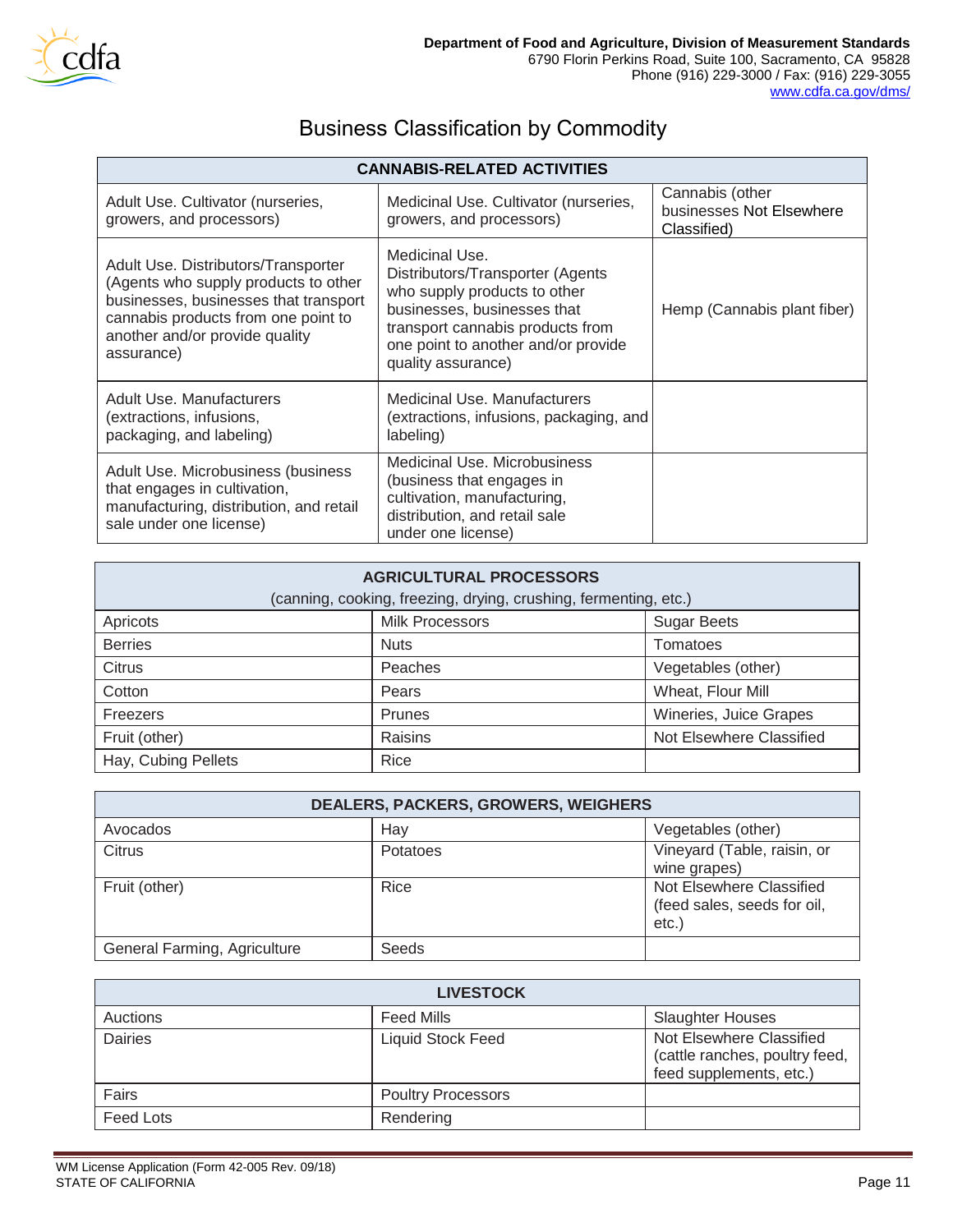

 $\blacksquare$ 

| <b>AGRICULTURAL WAREHOUSES</b> |             |                          |  |
|--------------------------------|-------------|--------------------------|--|
| Barley                         | Milo        | Seeds                    |  |
| <b>Beans</b>                   | <b>Nuts</b> | Wheat, Grain             |  |
| Cold Storage                   | Rice        | Not Elsewhere Classified |  |
| Cotton                         | Safflower   |                          |  |

| <b>CONSTRUCTION</b>                            |                               |                                                                                                           |
|------------------------------------------------|-------------------------------|-----------------------------------------------------------------------------------------------------------|
| Asphalt, Paving                                | Dry Cement and Pozzolan       | Rock, Sand, and Gravel                                                                                    |
| Concrete, Gunite, and Ready-Mix                | <b>Lightweight Aggregates</b> | <b>Unprocessed Yardage Sales</b>                                                                          |
| Construction Debris (wallboard,<br>dirt, etc.) | Retail Small Lots             | Not Elsewhere Classified<br>(Construction supplies,<br>lumber yard, asphalt,<br>concrete recycling, etc.) |
| <b>Construction Sites</b>                      | Road Oils                     |                                                                                                           |

| <b>FISH</b>        |             |                          |
|--------------------|-------------|--------------------------|
| Aquaculture        | Herring     | Sauid                    |
| <b>Bottom Fish</b> | Salmon      | Tuna                     |
| Crab               | Sea Urchins | Not Elsewhere Classified |

| <b>SALVAGE, JUNK DEALERS AND RECYCLERS</b>                                        |                                                           |                                                    |
|-----------------------------------------------------------------------------------|-----------------------------------------------------------|----------------------------------------------------|
| Cans (Not CRV)                                                                    | Non-Ferrous Scrap Precious<br>Metals (gold, silver, etc.) | All the above except E-<br>Waste*                  |
| E-Waste                                                                           | Paper                                                     | Pawnbroker, Secondhand<br>Dealer - JDR Weighmaster |
| Ferrous Metal (iron)                                                              | Plastic (Not CRV)                                         | Pawnbroker,<br>Secondhand Dealer<br>Weighmaster    |
| Glass (Not CRV)                                                                   | Scrap Yard, Auto Wrecker                                  | BPC 21604(a) Exempt Junk<br>Dealer/Recycler        |
| Non-Ferrous Metals (copper,<br>brass, copper alloys, aluminum<br>stainless steel) | Junk Dealer, Recycler                                     | <b>CRV Redemption Center</b>                       |

| <b>TRANSPORTATION</b>         |                         |                          |
|-------------------------------|-------------------------|--------------------------|
| <b>Fleet Services</b>         | Militarv                | Not Elsewhere Classified |
| <b>General Transportation</b> | Van, Moving and Storage |                          |